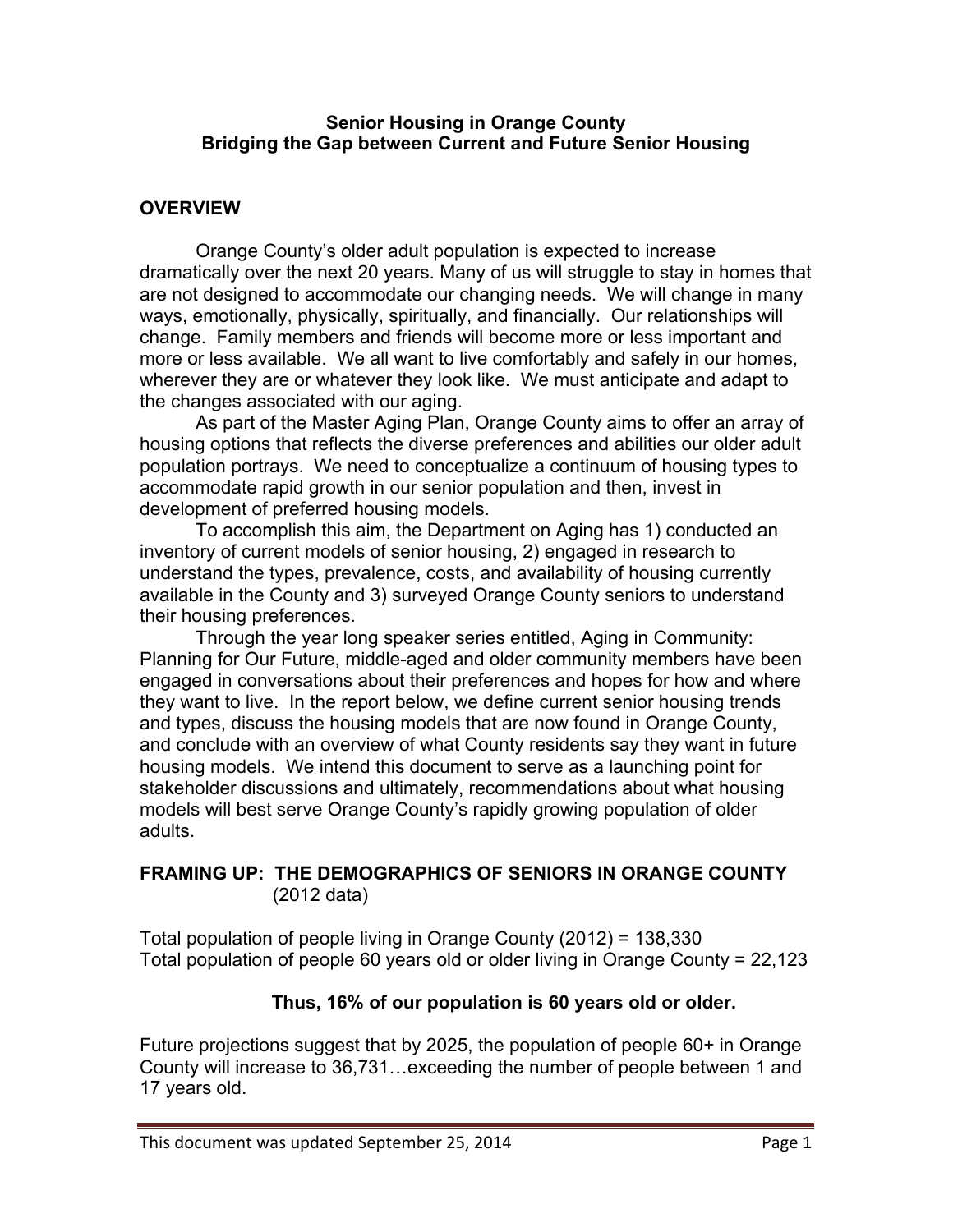### **Important considerations:**

Six percent (6%) of Orange County seniors age 65+ live below 100% poverty level

Eighteen percent (18%) of Orange County seniors age 65+ live between 100- 199% poverty level

### **Four hundred and twelve (412) Grandparents (age 60+) are responsible for grandchildren less than 18 years old**

**Thirty eight percent (38%) of Orange County residents living in public housing are 62+ years old** (336 out of 876 total).

# **CURRENT MODELS OF SENIOR HOUSING**

Across the country, we find a continuum of formal senior housing options. These options range from senior homes and apartments for people over 55 years of age who are independent in their activities, to nursing homes that provide support for people who need assistance with basic activities of daily living. Generally speaking, senior housing is subject to a range of regulatory oversight. Homes and apartments without services are not highly regulated unless federal subsidies and discounted rents apply. Conversely, nursing homes are one of the most highly regulated industries in our country, second only to nuclear power plants. The continuum of formal senior housing options is defined below and elaborated in text.

## **55+ INDEPENDENT LIVING COMMUNITIES**

55+ communities are residential areas created for senior adults that want to rent or own a living space that requires minimal upkeep and provides a community feel. The aged-restricted communities have various housing types, such as single-family homes, duplexes, apartments and condos for rent, ownership or lease. Homes in these communities are usually built on one level and are smaller by today's norms (1500 to 2300 sq. ft.). 55+ communities generally offer recreational and social activities but not formal health services. The Continuing Care Retirement Community is a variation of senior-designated housing that offers units across the continuum of care from independent living to nursing home care and hospice.

INDEPENDENT LIVING COMMUNITIES IN ORANGE COUNTY:

Reduced rent **Senior Apartments**: We have two venues for reduced rent senior housing, Eno Haven (76 units) and Carolina Spring (124 units) For both locations, residents must be 55 years or age or older. Both complexes provide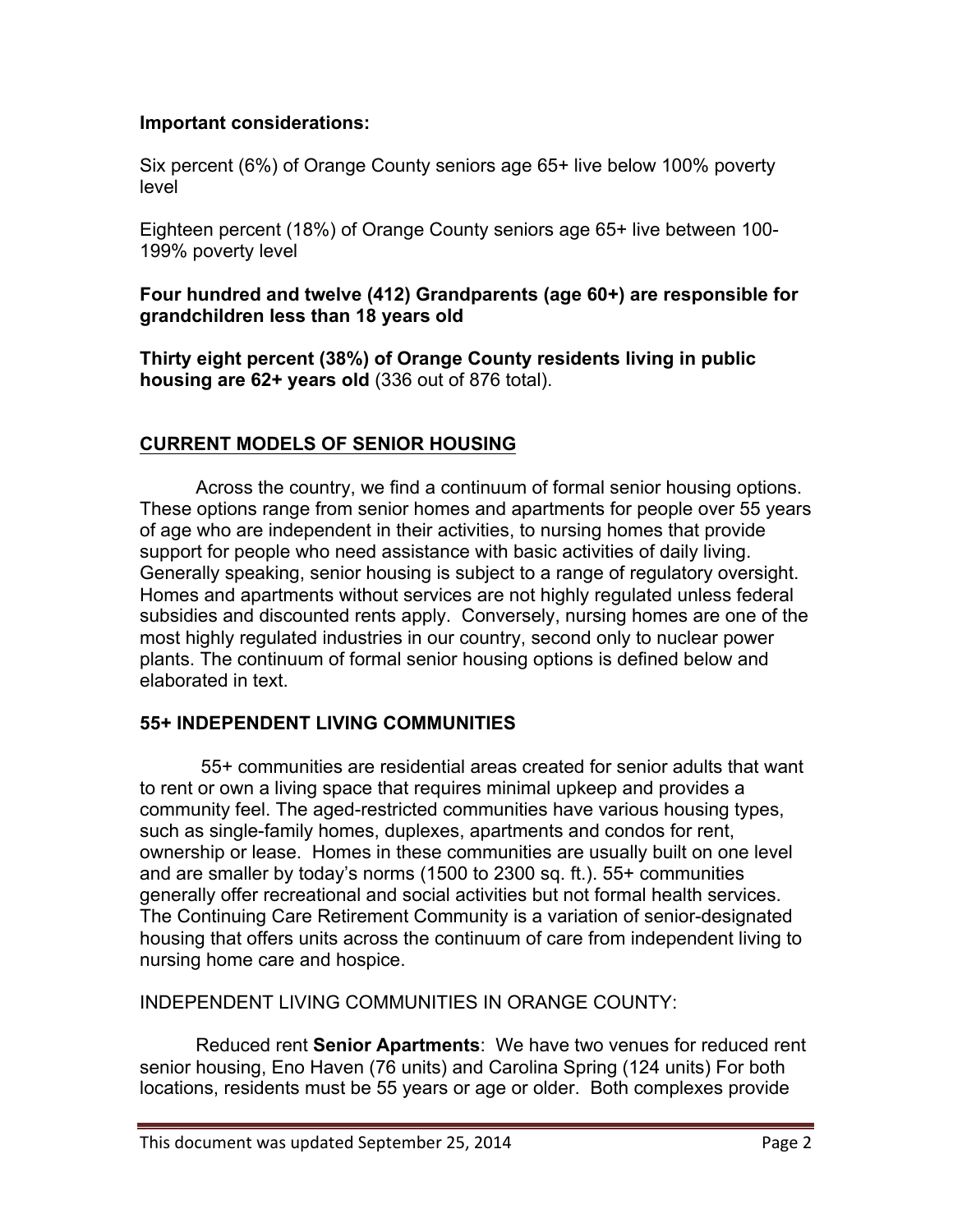discounted rents and accept Section 8 housing vouchers but practically speaking, these vouchers are rarely available. Exclusive of Section 8 vouchers, Eno Haven offers a 30%-60% discount to eligible residents, based on an incomereferenced sliding scale. Discounts are made possible through a tax credit program available to developers.

**HUD Subsidized Senior Apartments:** We have three venues for subsidized senior housing. First Baptist and Manley Estates (41 units), Covenant Place (42 units) and Adelaide Walters Apartments (24 units). All three of these venues are considered HUD 202 (serving people older than 62 years), Section 8 housing (serving people with low incomes). Rentals are priced at 30% of one's adjusted income and take social security, pensions, and personal assets into account.

Private pay **Continuing Care Retirement Community:** We have one Continuing Care Retirement Community – Carol Woods. Across the continuum of care, Carol Woods serves people in 150 apartments, 152 cottages, 10 townhomes, 65 assisted living units and 60 nursing home units. Carol Woods also has an early acceptance program. This program provides people with access to Carol Woods's services (dining, recreation, health) while they remain in their own home within the community. Admission to Carol Woods is selective, based on current health status and financial criteria. Once admitted, residents expect to live the rest of their lives at Carol Woods.

# **COOPERATIVE HOUSING**

**Cooperative housing**, sometimes called co-housing is a type of housing in which residents actively participate in the design and operation of their own neighborhoods. Elder co-housing is designed especially for active adults, 55 and above. In elder cohousing, residents can choose to grow older meaningfully, consciously and independently in a self-managed, close-knit community. Elder co-housing neighborhoods include the features that define co-housing in general, but beyond that, they are built with the future in mind.

• Using universal design, each living space can transition from a home for an active lifestyle to one that supports progressing needs for accessibility.

• Common areas, indoors and out, are designed to provide easy access, socialization, and recreation for all levels of physical ability.

• Studio residences can be included in a community's common house to provide living quarters to home health aides whose services may be shared by several residents, allowing members to remain at home for all but major medical emergencies.

Co-housing communities usually are comprised of 20-40 households. Houses are designed as attached or single-family homes along one or more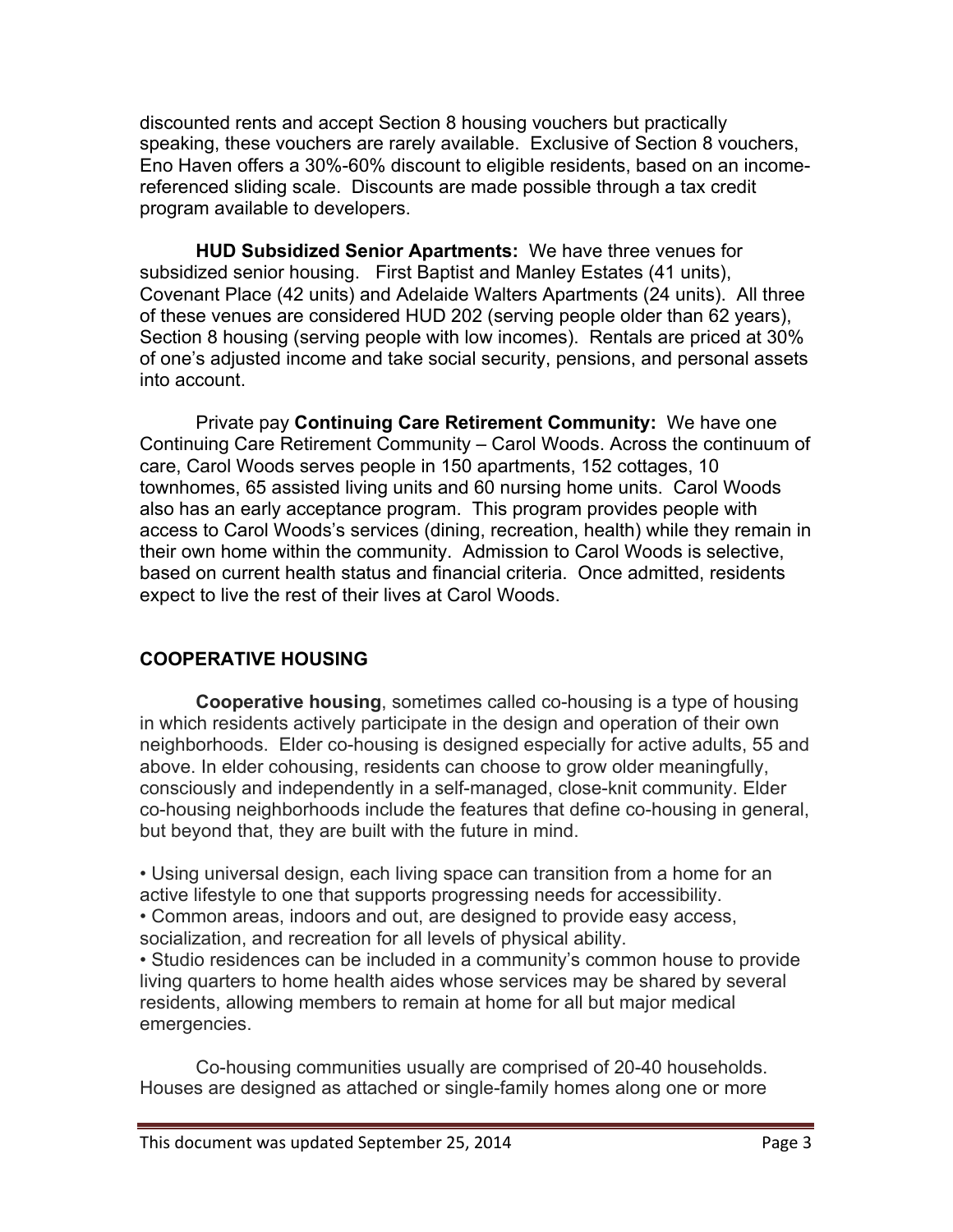pedestrian streets or clustered around a courtyard. Because neighbors hold a commitment to a relationship with one another, almost all cohousing communities use some form of consensus as the basis for group decision-making.

**Variations on co-housing**: Co-housing is distinct from a regular neighborhood by having some degree of "intention" that is evident between the people who choose to live there. A **Pocket Neighborhood** focused on seniors might be considered a smaller version of elder co-housing with 8-12 homes configured around a central courtyard. Typically, a pocket neighborhood contains a common house where guestrooms, exercise facilities, a kitchen, or tool shed might be found. **Shared housing** is another co-housing option. Here, unrelated people choose to live together in one house, establishing norms and policies that guide aspects of living such as meal preparation, caregiving, and shared possessions. **Rental housing with an arts focus** is a model that we learned about in our Aging in Community Speaker Series. This model brings seniors together in rental housing around a common interest such as art, music, theater or dancing. Inherent within this model is the concept that seniors offer their talents to each other and to the community through galleries, music "jams", performances, and participatory events.

# COOPERATIVE HOUSING OPTIONS IN ORANGE COUNTY

Orange County has two co-housing communities, Pacifica and Arcadia, but neither is specific to seniors. To our knowledge, we do not have any pocket neighborhoods. Shared housing is restricted in Orange County by ordinances that preclude more than 3 unrelated people from living in the same house. In Carrboro and Hillsborough, 5 unrelated people are permitted to live as a "family" in single-family dwellings. In Chapel Hill, 4 unrelated people are permitted to share a single-family home.

# **ADULT CARE HOMES**

**Adult Care Homes** represent a state-regulated housing option that serves people who need everyday assistance with personal care and health care but do not require skilled care such as that provided in a nursing home. For example, someone with moderate dementia who is mobile yet needs meals prepared and prompting to maintain wake/rest cycles might live in an adult care home. Adult Care Homes typically have a mixture of planned and unplanned activities. There are two types of adult care homes that are regulated by the same State and County processes. Assisted Living is group housing that serves more than six people. Family Care Homes (formerly known as Rest Homes) serve 6 or fewer residents.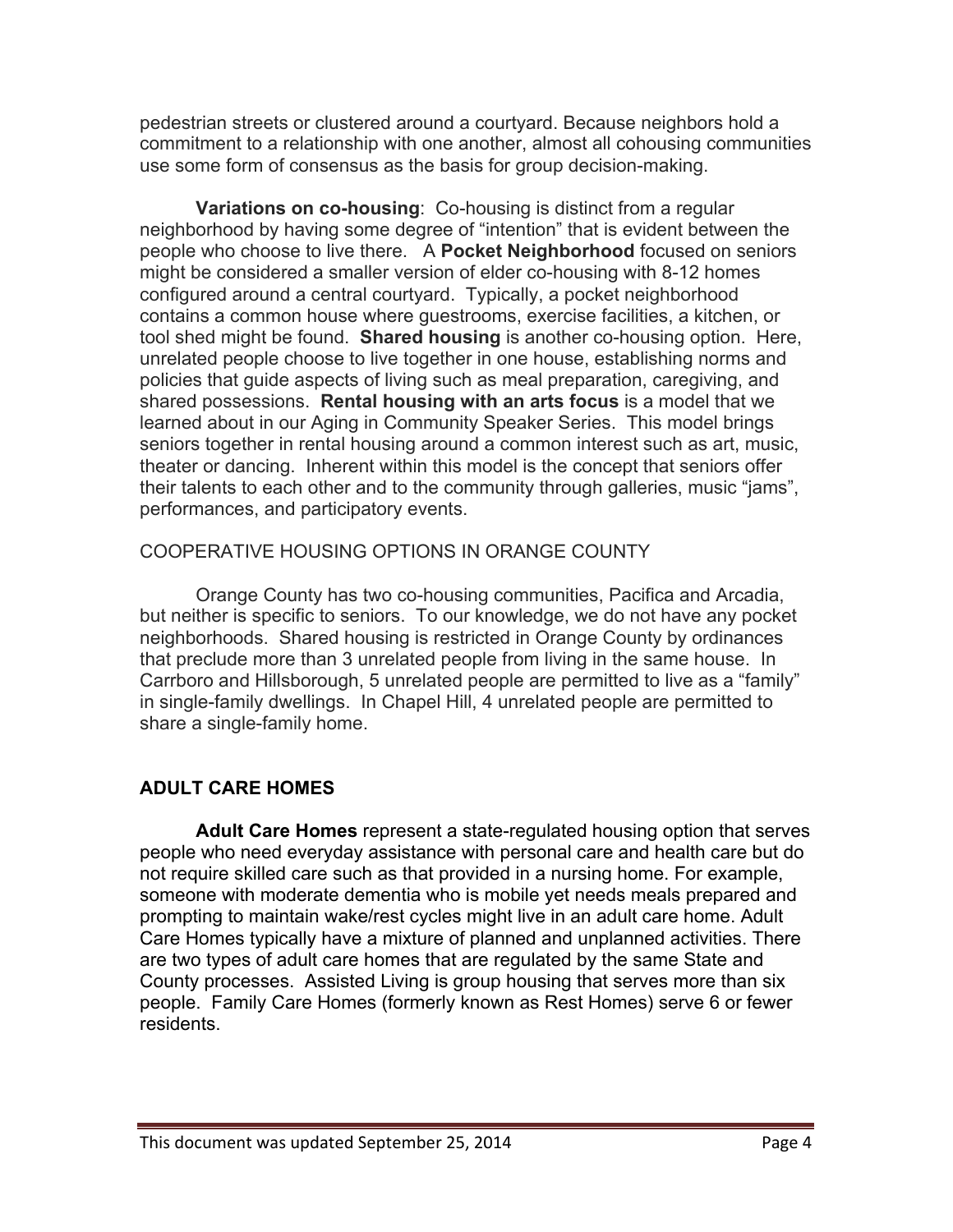### ADULT CARE HOMES IN ORANGE COUNTY

Orange County has five **assisted living** facilities. Carolina House has 54 units, including 8 units that are specifically designated for people with dementia who require specialized care.Carolina House serves residents who can pay privately or have long term care insurance.Nurses provide oversight to care processes but do not participate in hands on care. Certified Nursing Assistants and Med Tech's are the direct caregivers at Carolina House. The Stratford has 44 regular units and 33 memory care units that serve those with dementia. Medicaid is an accepted payer source for Stratford residents. To be eligible for admission to The Stratford, residents must be 55 y/or or older and able to stand without assistance. Carillon Assisted Living of Hillsborough has 96 units including 21 units dedicated for residents with dementia. Under the condition of prior approval for personal care services, this assisted living facility will accept people for whom Medicaid is the primary payer. Of note, Medicaid payment is not accepted for residents of the memory care unit. Villines, which has been operating in Hillsborough since 1962, has 17 units serving people from a diverse range of race-ethnicities and socio-economic strata. Villines does accept Medicaid payment. Crescent Green of Carrboro has 120 units, serves people 55 and older, and does accept Medicaid payment. Similar to the Villines, it does not have a separate memory unit.

All of our assisted living facilities are for-profit organizations. Three of them, Carolina House, The Stratford, and Carillon, are corporately owned while Villines and Crescent Green of Carrboro are family-owned and operated.

**Family Care Homes** represent a subset of Adult Care Homes that serves 6 or fewer older adults who need some assistance to remain independent but do not need nursing home level care. We have five family care homes in Orange County. The non-profit Charles House Association operates Yorktown Eldercare Home in Chapel Hill and Winmore Eldercare Home in Carrboro to provide quality personalized care to elders and respite for their caregiving families. LiveWell, a for-profit, family-owned home, serves residents with a variety of health issues and specializes in serving people with dementia. Cedar Grove is family-owned and operated with 2 separate residences in northern Orange County serving men with mental health issues. Orange Community Residence is a family care home that serves people living with HIV.

## **NURSING HOMES**

 **Nursing Homes** are highly regulated organizations serving two populations of older adults, 1) short term residents who need rehabilitation after a hospital stay or 2) long stay residents for whom independent living is not possible. Long stay residents require assistance with three out of five activities of daily living. (Activities of Daily Living include: eating, dressing, bathing, toileting, and transferring from one place to another.) Nursing homes operate under a medical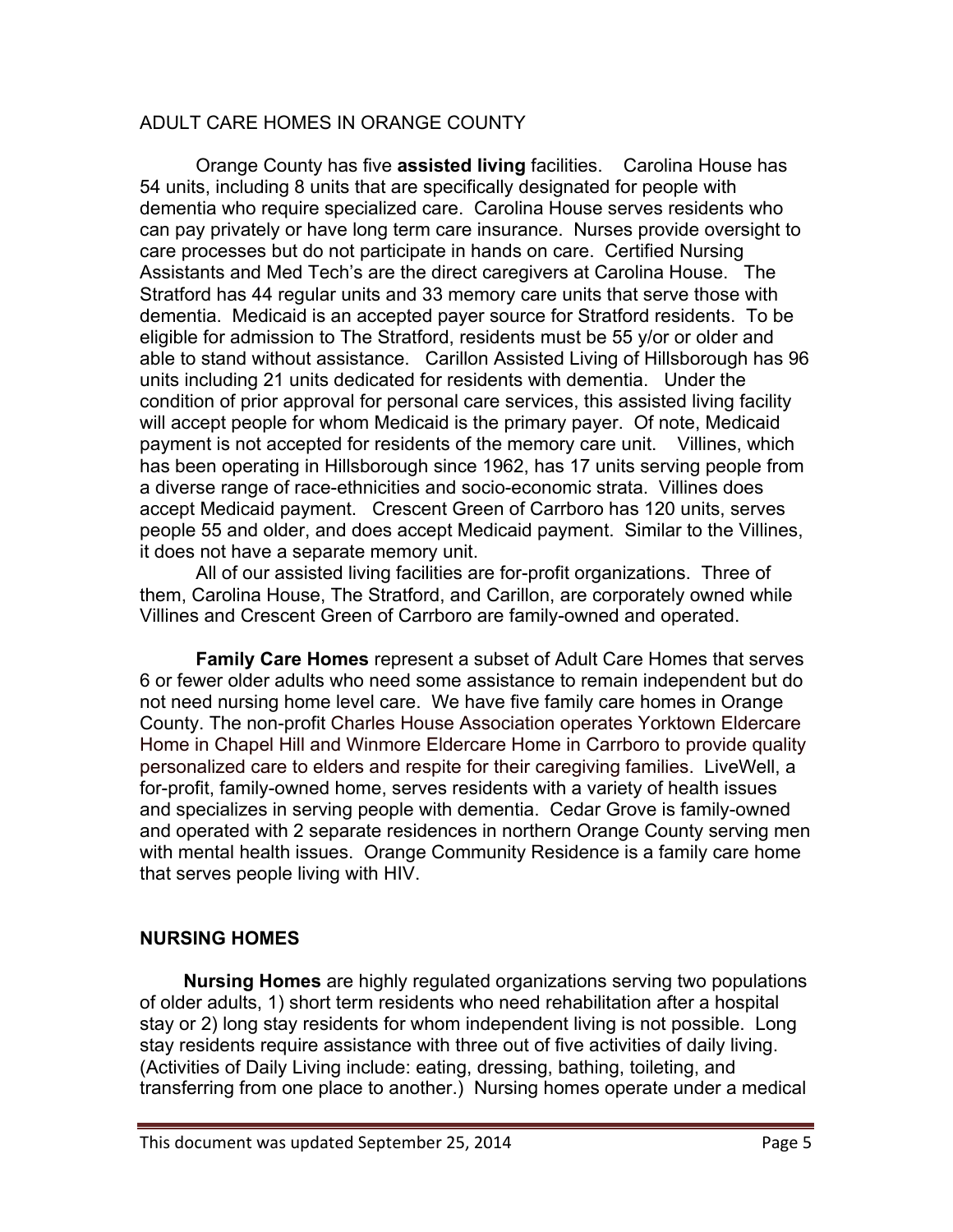model of care and are staffed by licensed professionals, including doctors, nurses, physical therapists, occupational therapists, speech therapists, dieticians, and social workers.

### NURSING HOMES IN ORANGE COUNTY

Orange County has four, for-profit nursing homes that all accept Medicare and Medicaid payment. Brookshire Nursing Center in Hillsborough is a family owned 5-star facility with 80 skilled care units. Brookshire also offers 20 independent and adult care homes. Pruitt-Carolina Pointe is a corporately owned 2-star nursing home with 138 units (plus 3 units classified as adult care home level of care). Signature HealthCARE of Chapel Hill (formerly known as Chapel Hill Rehabilitation and Healthcare Center) is a corporately owned nursing home with 108 units. Britthaven is a corporately owned nursing home with 130 skilled nursing units that include 29 units for people with dementia and 7 adult care home beds. Britthaven has been closed since 2012. (Carol Woods also has a nursing home on its campus but currently this home is not available for long stays to people unaffiliated with Carol Woods.)

# **COSTS** (as of March 2014)

In Orange County, the out of pocket costs associated with housing that is specifically for seniors is variable depending on the availability of subsidies (senior apartments), payer source (family care homes, assisted living, and nursing homes) and added amenities (private vs. semi-private room, cable, inroom telephone etc). As examples, the discounted rate for a one bedroom **senior apartment** at Carolina Spring is \$742/month and a two-bedroom apartment is \$870/month. At Eno Haven, a one-bedroom apartment at market rate is \$585/month and a two bedroom is \$700/month. At the 30% discount rate, a one-bedroom apartment would rent for \$409 and a two bedroom would rent for \$490. All rent costs at **HUD subsidized senior housing** are calculated at 30% adjusted income based on social security payments, pensions, and assets. At Carol Woods **Continuing Care Retirement Community**, a studio unit for one person costs \$2466/month after an entry fee of \$86,000 is paid. For a large cottage with double occupancy, the monthly fee is \$5865 after an entry fee of \$427,000 is paid. Monthly fees for **family care homes** such as Yorktown and LiveWell average \$5500. Monthly fees for **assisted living** facilities vary greatly. For example, a private room at The Stratford is \$2900/month while a private room in the dementia unit is \$4800/month. Semi-private room rates are \$1950/month and \$3800/month in the dementia unit. In contrast, the average cost for residents of Carolina House is \$5500/month, not including cable and telephone service or additional services people need after admission. **Nursing home** costs also vary widely, depending on whether the payer source is Medicare (short stay - rehabilitation), Medicaid (long stay), private pay (with or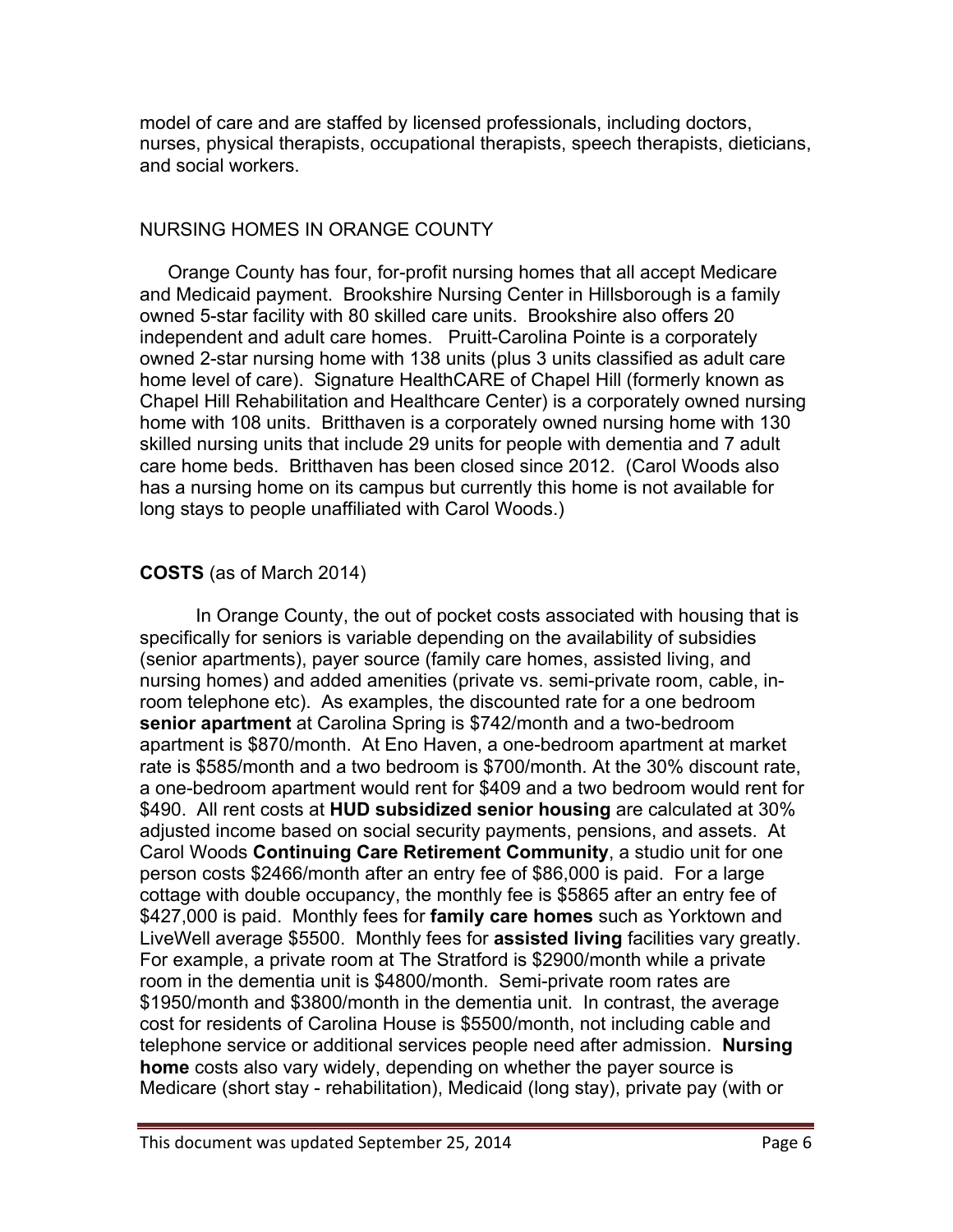without long term care insurance). Thus, it is difficult to pin point the out-ofpocket expenses for our nursing home residents. That said, according to a 2012 MetLife survey, the average annual cost for a private room in a nursing home is \$90,500.

# **AVAILABILITY**

In Orange County, vacancies within our pool of senior housing options are not abundant. Both our discounted rent senior apartment complexes report no vacancies as of December 2013. In the case of HUD funded senior housing people can expect wait lists to last well over 1 year. For example, Adelaide Walters currently has a 25-person waiting list. On average, 2 apartments become newly available each year. At Carol Woods, people can expect 1-4 year waits for studio and one-bedroom units. Wait lists for large cottages are typically 10 years. As of December 2013, Yorktown and LiveWell family care homes had no vacancies. Assisted Living facilities generally have openings for private pay residents but openings for residents whose stays are publically funded are scarce or non-existent. Nursing homes generally have openings for residents with Medicare funding that need short term rehab however may not have an opening for a resident who requires long term care with only Medicaid funding (particularly if they are known to have behavioral problems or need rehab services.) Most nursing homes do have openings for people who are able to pay privately. Rarely does a nursing home have 100% occupancy (except perhaps on the memory care units) because beds are kept available for people with particular payor sources.

In sum, to serve a county with 22,123 residents over 60 years of age Orange County has 1534 designated senior-specific housing units across the continuum of care. Further, it is most often the case that each type of housing option has few to no vacancies despite costs that would be out of reach for many people.

## **SUMMARY: Current Senior designated housing**

- 1. Tax Credited Senior Apartments also accepting Section 8 vouchers (200 units)
	- a. Eno Haven (76 units) Hillsborough
	- b. Carolina Spring (124 units) Carrboro
- 2. HUD Subsidized Senior Apartment Options (107 units)
	- a. First Baptist and Manley Estates (41 units) Chapel Hill
	- b. Covenant Place (42 units) Chapel Hill
	- c. Adelaide Walters Apartments (24 units) Chapel Hill
- 3. Private pay Continuing Care Retirement Community (513 units)
	- a. Carol Woods Chapel Hill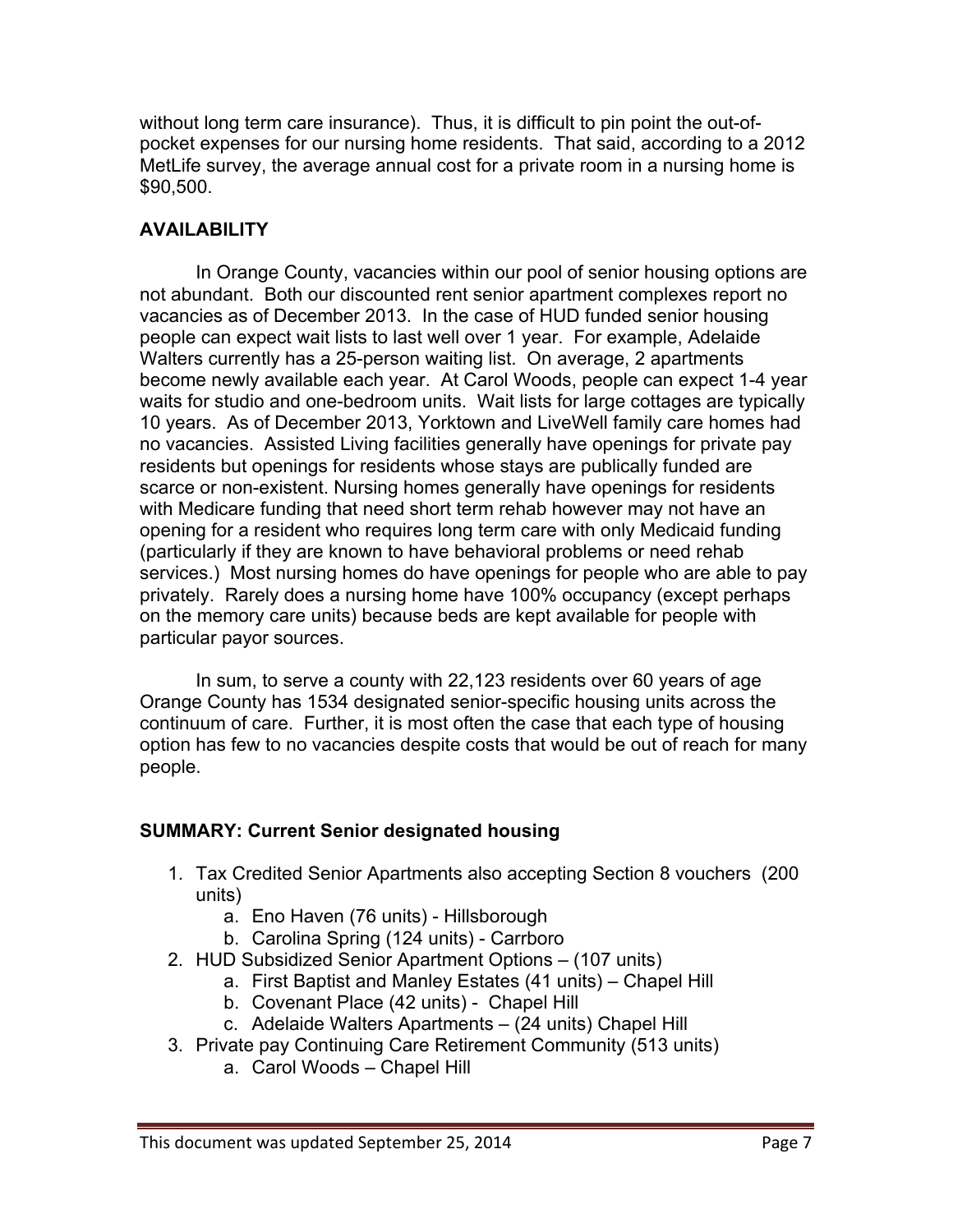- 4. Private pay and Medicaid funded Family Care Homes (24 units)
	- a. LiveWell Assisted Living (6 units) Chapel Hill
	- b. Yorktown Eldercare Home (6 units) Chapel Hill
	- c. Cedar Grove 1 and Cedar Grove 2 (12 units) Cedar Grove (accepts Medicaid)
	- d. Winmore Eldercare Home under construction
- 5. Private pay and Medicaid funded Assisted Living (364 units)
	- a. Carolina House (54 units) Chapel Hill
	- b. Crescent Green of Carrboro (120 units) (accepts Medicaid)
	- c. The Stratford (77 units) Chapel Hill (accepts Medicaid)
	- d. Carillon Assisted Living of Hillsborough (96 units) (accepts Medicaid)
	- e. Villines Rest Home (17 units) Hillsborough (accepts Medicaid)
- 6. Private pay and Medicaid funded Nursing Homes (326 units)
	- a. Brookshire Nursing Center (80 units) Hillsborough
	- b. Signature HealthCARE of Chapel Hill (108 units) Chapel Hill (accepts Medicaid)
	- c. Pruitt-Carolina Pointe (138 units)– Durham (accepts Medicaid)
	- d. Britthaven temporarily closed (130 units) Chapel Hill

## **FUTURE HOUSING MODELS – What Orange County Seniors Want**

Although Orange County currently has a variety of housing models that serve seniors with a range of care needs and low and high-income statuses, we have a paucity of high quality housing options for people of modest and middleincome means. For example, the continuing care retirement community model offers high quality care services but the long wait list, combined with the high fees required for admission, put such a model out of reach for all but a small minority of seniors. Further, the cost of care and the efficiency-focused routines found at many assisted living and skilled nursing facilities fall short of what most people want. Most people prefer to remain in their own homes and neighborhoods as they age and avoid age-segregated long-term care facilities.

In a report on creating environments for successful aging, Kochera (2005) found that 84% of those aged 50 years and older had a desire to remain in their current residence as long as possible, with even higher percentages in older age groups: 91% for the 65-74 age group and 95% for the 75 or older age group (1). However, as we grow older, the prevalence of those of us with a disability as well as those who need assistance with one or more of the basic activities of daily living grows, making fulfilling this desire to remain at home more challenging (2).

Many existing single-family homes, as well as new-home construction, do not take into account the likelihood of disability and decreased mobility that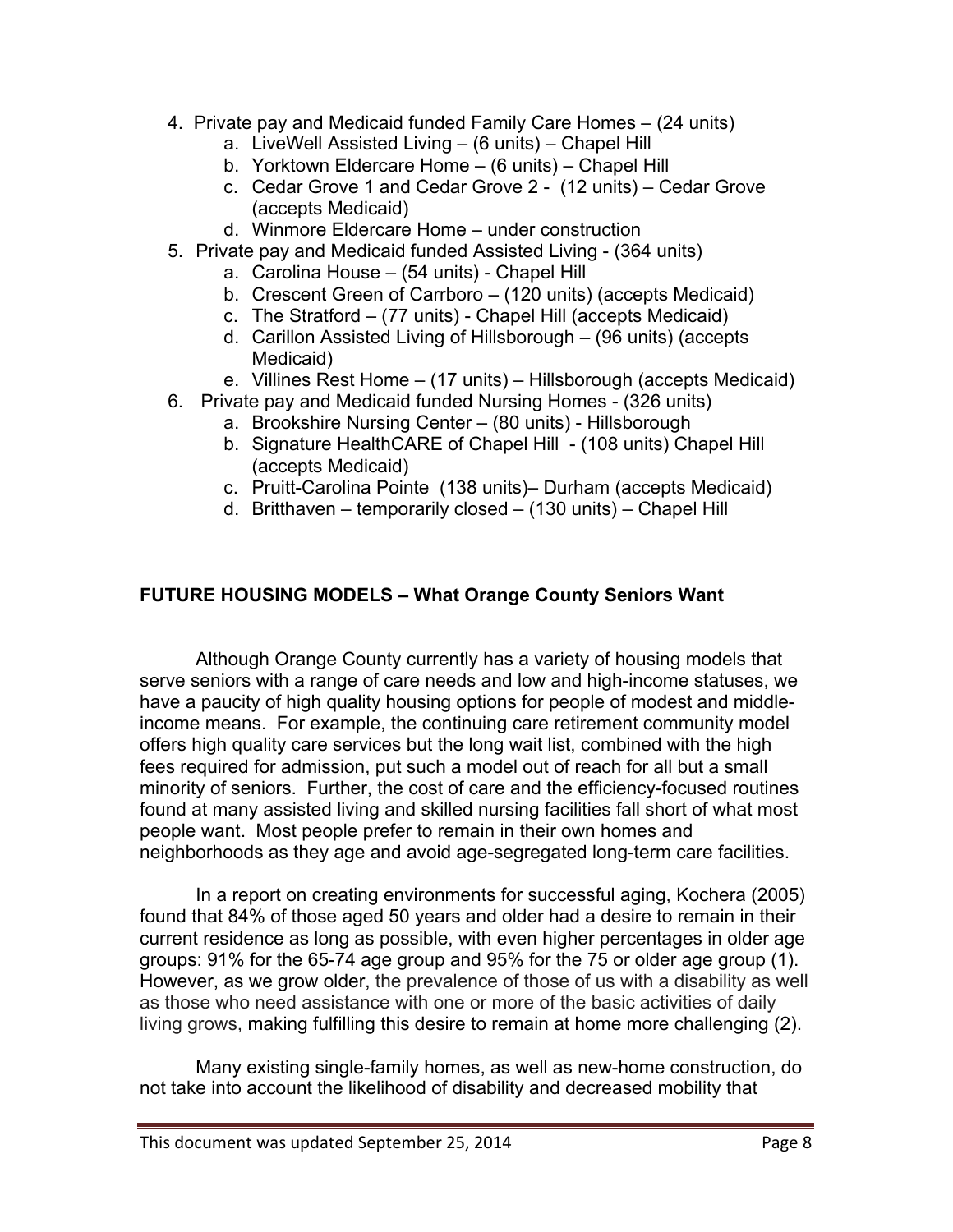comes with aging. As a result, older people living in housing with inadequate features, such as narrow doorways, stairs-only entry, and showers on first floor, may be more likely to suffer from social isolation and loneliness (3). The lack of adequate features such as grab bars, wheelchair accessibility, and entry ramps, can also place undue burden on caregivers, who often must assist loved ones with basic activities (4). Institutionalization in nursing homes and assisted living facilities imposes many costs beyond the obvious public and private financial ones, including increased stress, deteriorating physical and mental health and loss of social connections (5).

In May 2014, the Department on Aging surveyed 378 volunteer participants over 50 years old about their preferences for future housing. Survey results are shown below with the most prevalent responses in bold text.

#### **DEMOGRAPHICS of SURVEY PARTICIPANTS**

Average age: 68.9 years old

Race/Ethnicity:

|    | 1.3%    | Asian                         |
|----|---------|-------------------------------|
|    | 9.9%    | <b>Black/African American</b> |
|    | 1.3%    | Hispanic/Latino               |
|    | 84.2%   | <b>White/Caucasian</b>        |
|    | $3.2\%$ | Other                         |
|    |         |                               |
| ò. |         |                               |

Annual Income:

| \$10,000-\$20,000   |
|---------------------|
| \$20,000-\$50,000   |
| \$50,000-\$100,000  |
| \$100,000-\$150,000 |
| \$150,000-\$200.000 |
| Above \$200,000     |
|                     |

#### **CURRENT AND DESIRED FUTURE HOUSING**

Current home:

| Apartment, condominium, or townhome |
|-------------------------------------|
| <b>Single family home</b>           |
| Mobile home                         |
| Other                               |
|                                     |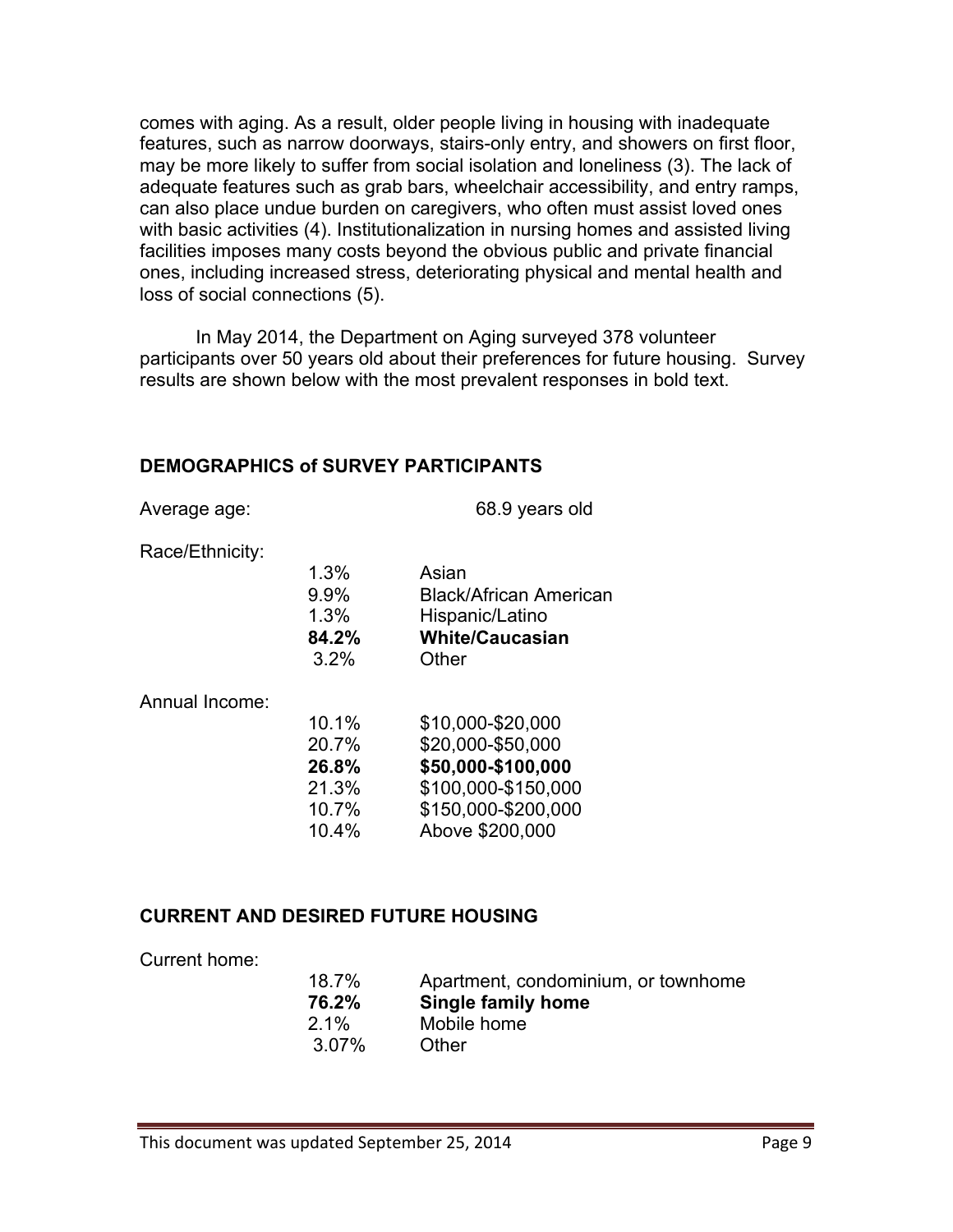Rent or own?

| 84.1% | Own   |
|-------|-------|
| 10.7% | Rent  |
| 5.1%  | Other |

Reason for future move:

| 13.3% | To reduce cost of living                                          |
|-------|-------------------------------------------------------------------|
| 16.0% | To downsize                                                       |
| 4.0%  | To access home safety features                                    |
| 4.5%  | To be closer to public transportation routes                      |
| 6.8%  | To be closer to family or friends                                 |
| 5.7%  | To be closer to health care services                              |
| 1.9%  | To have better weather                                            |
| 2.2%  | To feel safer                                                     |
| 4.0%  | To live closer to, or with, family                                |
| 0.2%  | To find housing types not currently available<br>in Orange County |
| 4.6%  | To be closer to community/social activities                       |
| 2.4%  | To be in a more urban setting                                     |
| 2.0%  | To be in a more rural setting                                     |
| 14.6% | No longer able to physically maintain my                          |
|       | home                                                              |
| 11.0% | No longer able to care for myself                                 |
| 6.8%  | Other                                                             |

Desired Future Home Size:

| 12.0% | Under 1000 sq. ft. |
|-------|--------------------|
| 37.0% | 1001-1500 sq. ft.  |
| 29.7% | 1501-2000 sq. ft.  |
| 5.5%  | 2001-2500 sq. ft.  |
| 2.3%  | 2500 sq. ft. $+$   |
| 13.5% | Wouldn't move      |

Housing preference if moving:

| 37.7% | Single family home, condominium, or<br>townhome |
|-------|-------------------------------------------------|
| 8.3%  | Apartment restricted to seniors                 |
| 6.9%  | Apartment with no age restrictions              |
| 24.0% | Continuing care retirement community            |
| 2.1%  | Single family home with people I'm not          |
|       | related to                                      |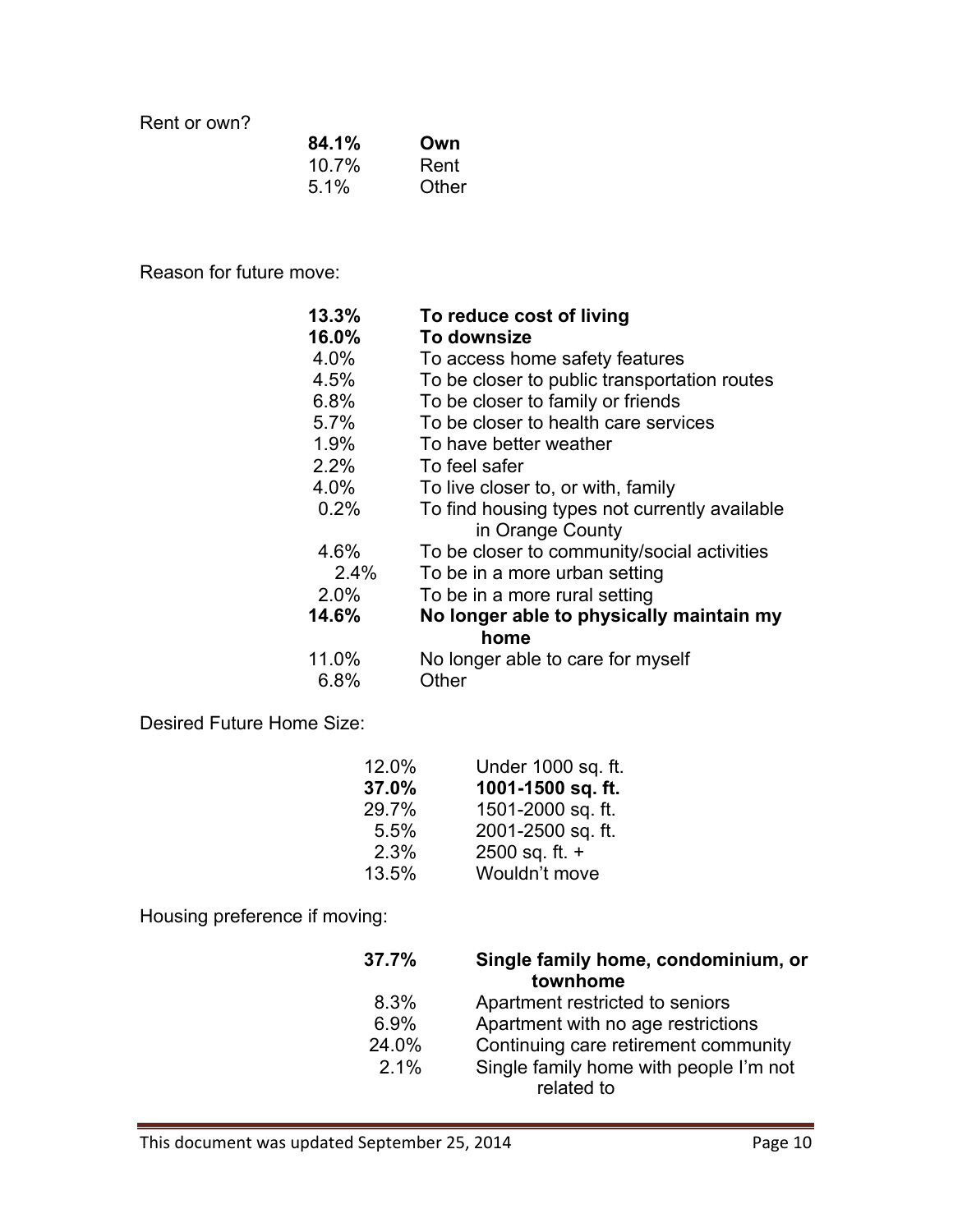| 6.9%  | Single family home shared with people |
|-------|---------------------------------------|
|       | I'm related to                        |
| 14.2% | Homes clustered with common buildings |
|       | for gathering and storage             |

Age consider moving:

| 5.1%  | 56-60 years of age  |
|-------|---------------------|
| 7.3%  | 61-65 years of age  |
| 12.7% | 66-70 years of age  |
| 12.4% | 71-75 years of age  |
| 25.1% | 76-80 years of age  |
| 15.9% | 81-85 years of age  |
| 7.8%  | 86-90 years of age  |
| 3.8%  | 91-95 years of age  |
| 0.8%  | 96-100 years of age |
| 9.2%  | <b>Never</b>        |
|       |                     |

To expand the survey results above, we present information from 93 people who participated in the Aging in Community post-presentation discussions and 29 County residents who met for a 4 hour "deep dive" into their future housing. The comments outlining participants housing preferences grouped naturally into four categories; 1) Housing Design, 2) Landscape Design, 3) Social and Care Features, and 4) Community Features. Under each category below, we have ordered the features of importance from high to low based on how frequently they were cited.

#### **Housing Design**

One level on ground - no steps Accessible with universal design features Energy efficient (solar) Low maintenance

#### **Landscape Design**

Natural beauty that includes trees, plants, flowers, parks, courtyards, gardens, hiking and biking trails Walkability/paths

#### **Social and Care Features**

Sharing learning opportunities for creative endeavors such as music, art, crafts, dancing, games, entertainment, support groups (also, participation in religious and cultural activities)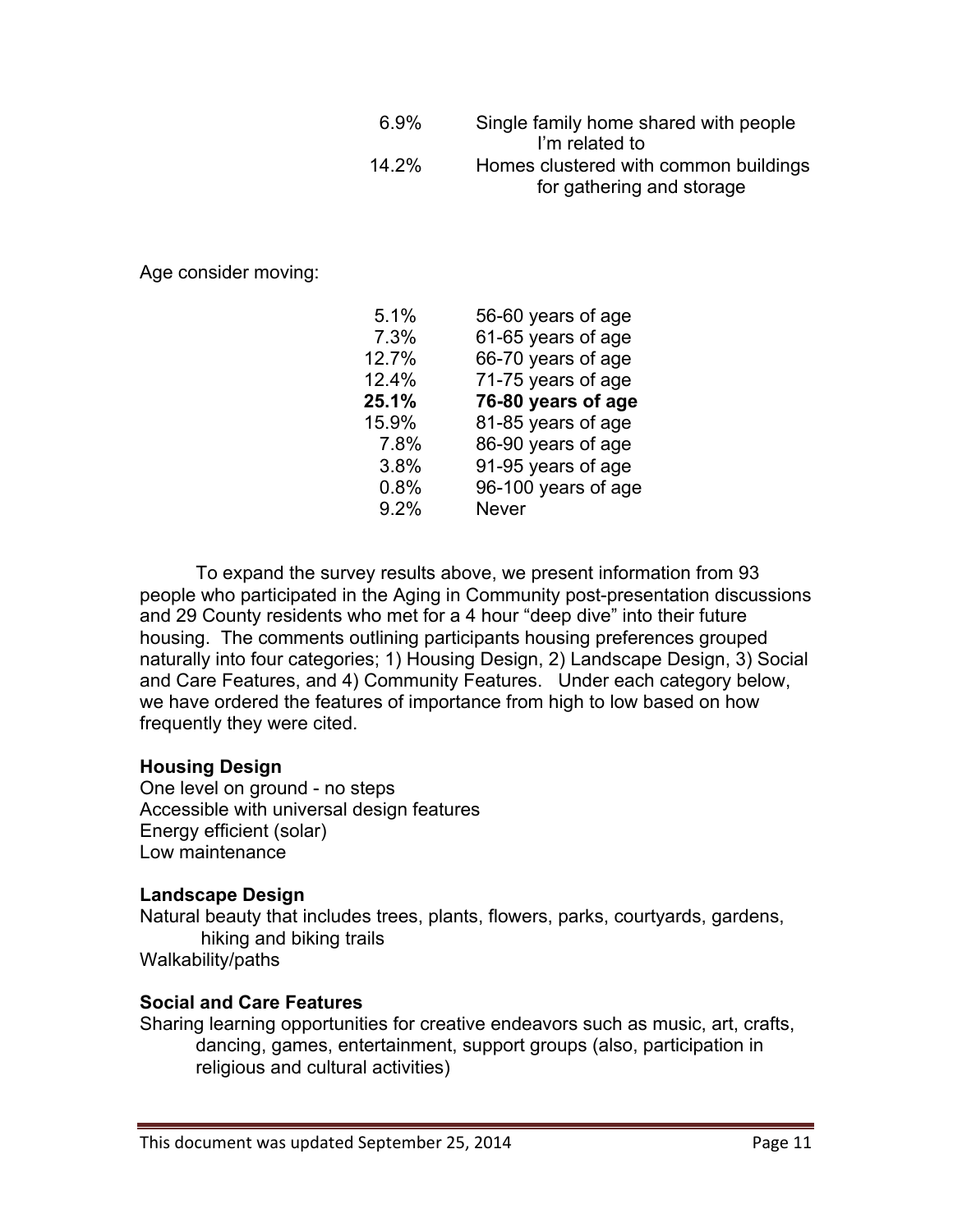Multi-generational People that know and care about me Proximity to health, housekeeping, maintenance, and transportation services Multi-cultural Opportunities to provide help: care teams, volunteer corps

#### **Community Features**

Private areas for quiet - meditation Common areas with space to gather, prepare, and share food Public transportation Exercise facilities

From the results shown above we see that people want to live in single story structures that include universal design features, are energy efficient, and require little maintenance. Living in a natural environment that promotes social engagement and physical activity is preferred. Opportunities to be involved with members of all generations are important. Finally, people seem to prefer to live in a community that offers common spaces for gathering, quiet areas for contemplation, and access to public transportation.

In conclusion, we propose a call to action for the Aging Board, and County government in general. We ask, "What kind of senior housing should Orange County invest in or encourage development of? More of the same? Promote something different? Orange County does not have enough dedicated housing to accommodate our current population of seniors, particularly those with middle incomes. Also, we may not be prepared to house seniors who are moving here or aging into the need for more care. People of all incomes may want something different than what is currently available. We believe that senior-led grass roots initiatives within neighborhoods and the growth of senior-focused services may partially address our shortfall in desired housing options for seniors. Effective partnerships between Orange County Departments of Planning, Housing, and Transportation will be necessary to support our citizen entrepreneurs, health service providers, developers, architects and builders to achieve the best possible housing outcomes for Orange County seniors.

#### **REFERENCES**

1. Kochera A, Straight A, Guterbock T. Beyond 50.05: A report to the nation on livable communities. 2005.

http://assets.aarp.org/rgcenter/il/beyond\_50\_communities.pdf. Accessed January 16, 2014